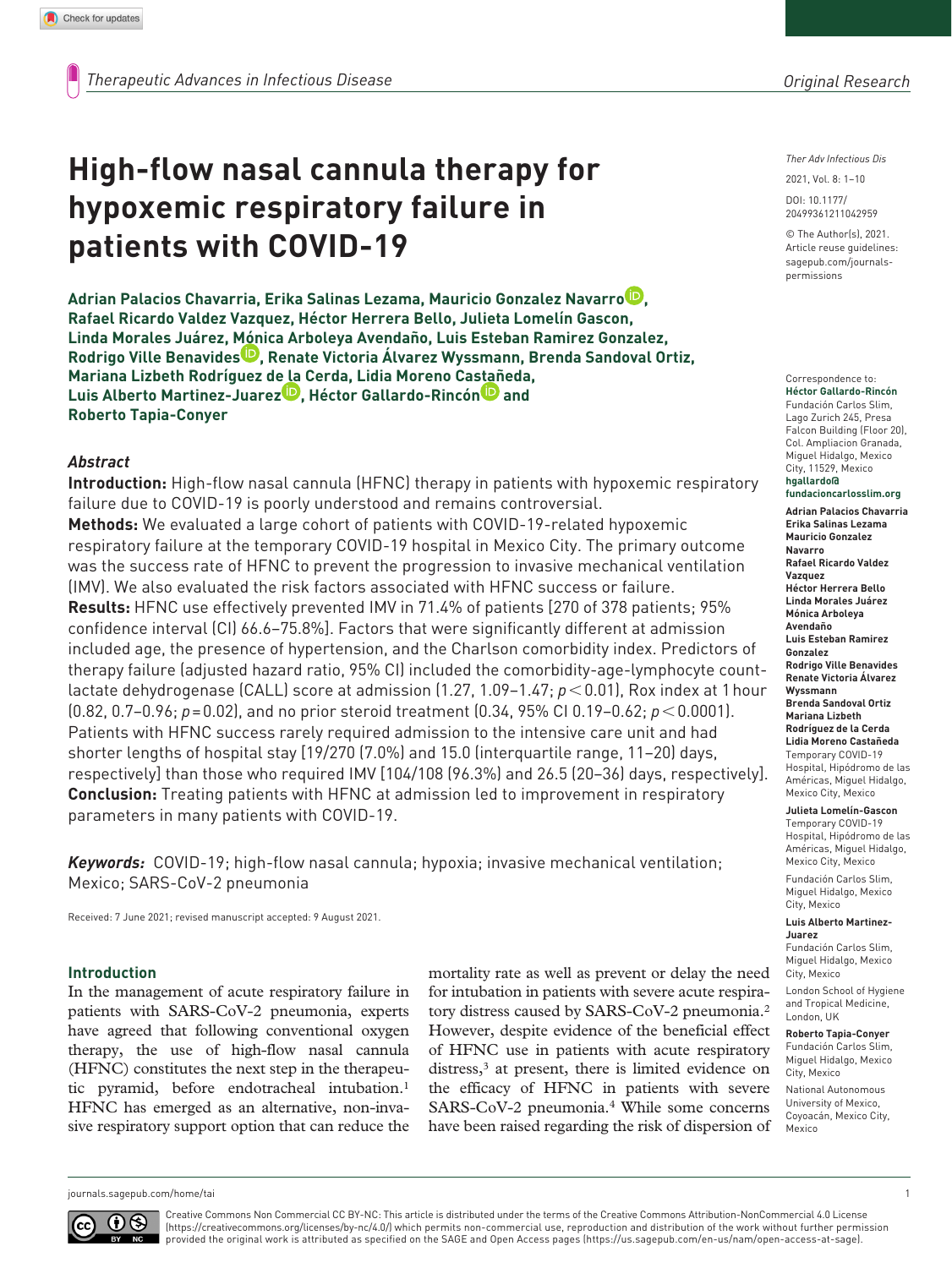

**Figure 1.** Clinical protocol for the management of hypoxemic respiratory failure in the temporary COVID-19 **Hospital** 

FiO<sub>2</sub>, fractional inspired oxygen; HFNC, high-flow nasal cannula; ICU, intensive care unit; NEWS, National Early Warning Score; PAFI, ratio of PaO<sub>2</sub> over FIO<sub>2</sub>; RR, respiratory rate; RX, radiography; SpO<sub>2</sub>, oxygen saturation.

SARS-CoV-2 through bio-aerosols, $5$  the evidence to date challenges the presumption of aerosol generating procedures.6,7 Some concerns have also been raised regarding the risk of delayed intubation resulting in worse outcomes.8 Based on the known usefulness of HFNC in patients with acute respiratory failure,<sup>3</sup> it is crucial to determine the efficacy of this non-invasive respiratory support method to avoid the need for invasive mechanical ventilation (IMV) in patients with SARS-CoV-2.

The present study, which was performed at the temporary COVID-19 hospital located in the Citibanamex Exhibition Center in Mexico City, aimed to evaluate the efficacy of HFNC in patients with hypoxemic respiratory failure due to severe SARS-CoV-2 pneumonia to reduce the risk of requiring IMV. We also aimed to identify the risk factors of disease progression among patients with severe SARS-CoV-2 pneumonia and treated with HFNC.

#### **Methods**

#### *Study design*

This prospective observational study was conducted between 16 May 2020 and 9 November 2020 in accordance with the Declaration of Helsinki. The study protocol was approved by an independent Ethical Review Board at the National Autonomous University of Mexico (FM/DI/ 099/2020). All patients provided written informed consent prior to participation.

#### *Patients*

Patients aged  $\geq 18$  years who were admitted to the temporary COVID-19 hospital with a confirmed diagnosis of COVID-19 [as verified by a positive polymerase chain reaction (PCR) test] and hypoxemic respiratory failure (PaO<sub>2</sub>  $\leq 60$  mmHg) due to severe SARS-CoV-2 pneumonia were included. For HFNC use, a respiratory rate of  $>$ 24–30 breaths per minute, a PAFI ratio (PaO<sub>2</sub>/ FiO<sub>2</sub>) of 100–200,<sup>9</sup> and requiring a FiO<sub>2</sub> $>50\%$ to achieve an oxygen saturation (SpO<sub>2</sub>) of  $\geq 92\%$ was necessary.

## *Procedures*

After admission, patients were initially evaluated for treatment with HFNC (Figure 1). In addition, patients were also assessed for HFNC according to the Rox index (see Supplemental Figure 1 online). The Rox index is a measure of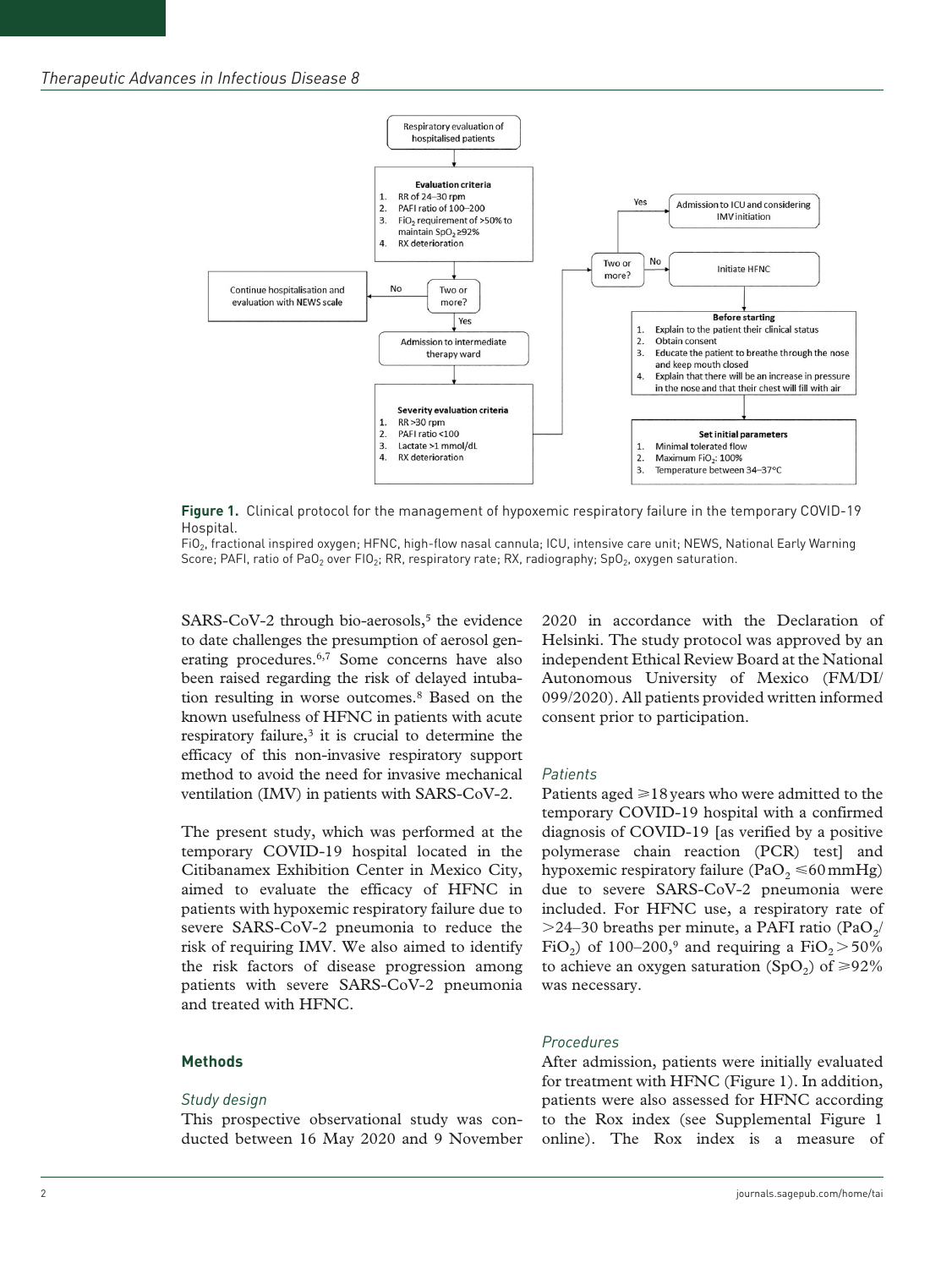hypoxemia severity that predicts the need for IMV.<sup>10,11</sup> In this study, cut-off values of  $\leq$ 2.85,  $<$  3.47,  $<$  3.85, and  $<$  4.88 after 2 hours, 6 hours, 12hours, and 16hours were considered failure of HFNC, as previously described.10 A Rox index of  $\geq 4.88$  after 16 hours was considered HFNC success.

HFNC (Precision Flow Plus, Vapotherm, New Hampshire, USA) was started with an oxygen flow rate of  $401/\text{min}$  and  $FiO<sub>2</sub>$  of 100%, humidified and heated to 34–37°C. Patients were instructed to keep their mouths closed to avoid loss of gas flow. To conform with local standards of infection control, the use of N95 masks, ocular protection, surgical gowns, and disposable gloves were mandatory for all healthcare personnel.

After the initial respiratory evaluation, patients who were admitted to the intermediate therapy ward and fulfilled two or more of the following criteria were admitted to the intensive care unit (ICU): (1) respiratory rate  $>30$  rpm, (2) PAFI ratio  $\leq$ 100, (3) lactate  $\geq$ 1 mmol/dl, and (4) radiographic deterioration (Figure 1). Patients who were admitted to the ICU were then considered for intubation according to ICU admission criteria. Among patients who initiated HFNC, admission to the ICU was based on the Rox index evaluation as follows: patients whose Rox index was <3.47 at 6hours after initiating HFNC after a first HFNC failure, patients whose Rox index was <3.85 at 12hours after initiating HFNC, and patients whose Rox index was <4.88 at 16hours after initiating HFNC (see Supplemental Figure 1 online).

# *Variables*

We evaluated demographic and clinical characteristics, duration of symptoms prior to admission, duration of HFNC or IMV, length of hospital stay, Rox index measurements, and respiratory and blood gas parameters at the start of HFNC and 16hours after HFNC. The success of HFNC was defined as the non-progression from HFNC to IMV, with a CALL score cutoff of >6 points used to stratify the risk of progression in patients with COVID-19.12

## *Statistical methods*

A convenience sampling approach was used to select patients for inclusion in the study. Descriptive statistics were used for baseline demographic and clinical characteristics, with *n* (%) for categorical variables and median [interquartile range (IQR)] for continuous variables. The Wilcoxon rank-sum test was used to compare continuous data between patients who did or did not require IMV. A Chi-square or Fisher's exact test was used to compare categorical data between the groups. Statistical significance was set at a *p*-value  $< 0.05$ .

Survival analysis (Cox regression) was fitted to calculate adjusted hazard ratios (HRs) and 95% confidence intervals (CIs) for IMV among patients treated with HFNC. A multivariate survival analysis was performed, adjusting for the following confounders: age, sex, CALL score, diabetes, hypertension, obesity, Rox index at 1hour, treatment with steroids, absolute lymphocytes, D-dimer, PAFI, lactate, and PaCO<sub>2</sub>. Only patients with complete clinical data were included in the survival analysis. Data were analyzed from the start of HFNC until failure (the need of IMV) or censure (discharge date). STATA v.15 (Stata Corp., College Station, TX, USA) and R version 3.6.3 were used for statistical analyses.

## **Results**

## *Patients*

The characteristics of patients included in this study are summarized in Table 1. A total of 378 patients were included in this study and data were collected between 16 May 2020 and 9 November 2020. The median (IQR) age was 54.5 (46–64) years, and 66.7% (*n*=252) were male. The proportions of patients with type 2 diabetes, hypertension, and obesity were 35.5% (*n*=134), 36.8% (*n*=139), and 47.6% (*n*=180), respectively.

## *Outcomes*

A flow chart of the outcomes of 378 patients with hypoxemic respiratory failure who were treated with HFNC is shown in Figure 2. The HFNC success rate, defined as patients who did not require IMV, was 71.4% (*n*=270; 95% CI 66.6– 75.8) compared with 28.6% (*n*=108; 95% CI 24.2–33.4) of patients who required IMV. Of the 270 patients who were successfully treated with HFNC, 262 patients (97.0%) were discharged, seven patients (2.6%) were referred, and one patient (0.4%) died. Among those 108 patients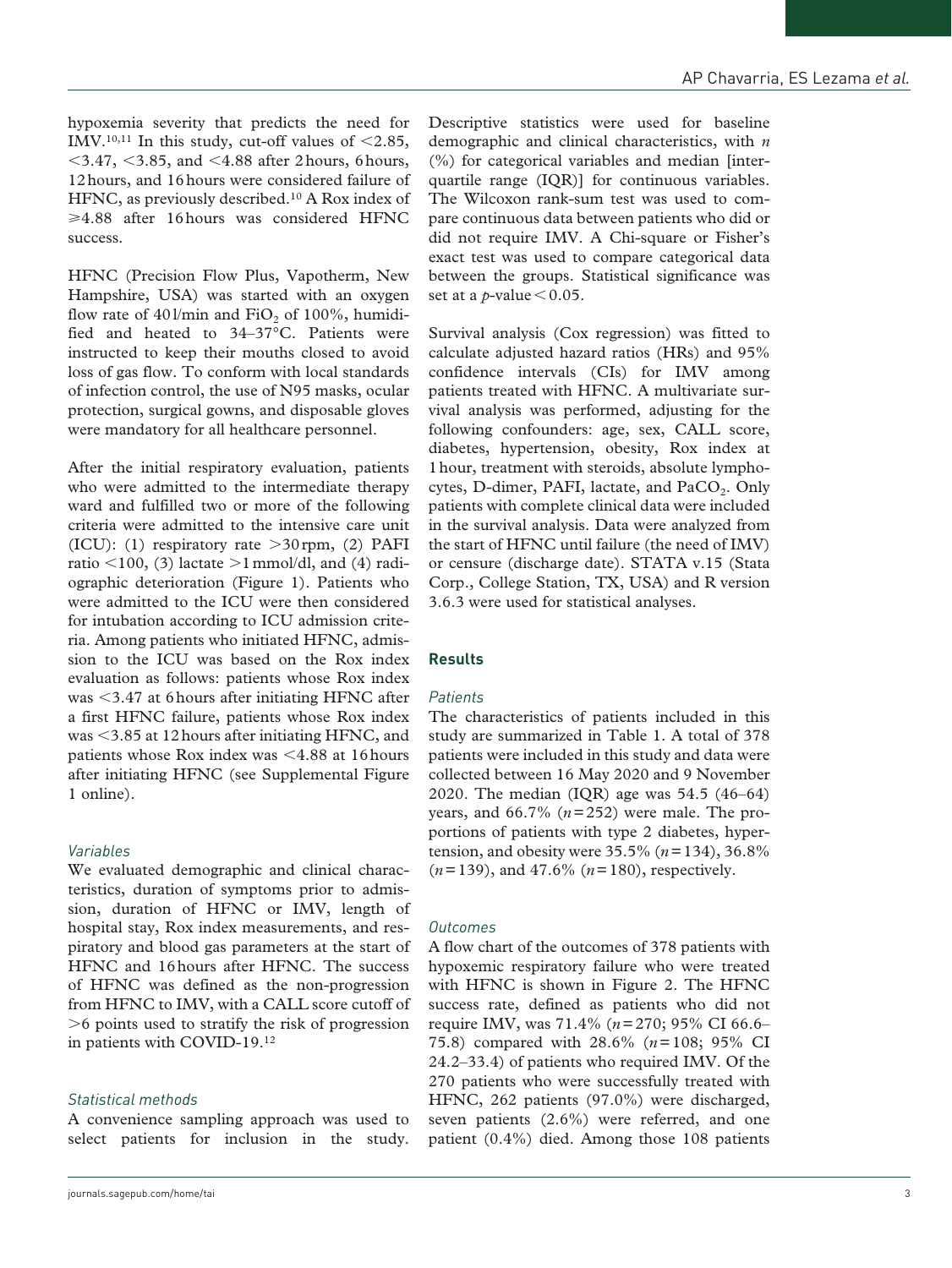# **Table 1.** Patient characteristics.

|                                               | <b>Total</b>  | <b>HFNC only</b>  | $HFNC + IMV$    | p-value                  |
|-----------------------------------------------|---------------|-------------------|-----------------|--------------------------|
|                                               | $N = 378$     | $n = 270$         | $n = 108$       |                          |
| Age, years                                    | 54.5 (46-64)  | $53(45-61)$       | 60 (51-70)      | < 0.0001                 |
| Sex                                           |               |                   |                 | 0.63                     |
| Female                                        | 126 (33.3)    | 92 (34.1)         | 34 (31.5)       | $\overline{\phantom{0}}$ |
| Male                                          | 252 (66.7)    | 178 (65.9)        | 74 (68.5)       |                          |
| <b>Diabetes</b>                               | 134 (35.5)    | 92 (34.1)         | 42 (38.9)       | 0.38                     |
| Uncontrolled diabetes <sup>a</sup>            | 71 (53.0)     | 44 (47.8)         | 27 (64.3)       | 0.08                     |
| Glucose, $n = 348$                            | 128 (106-172) | 124 (105.5-166.5) | 135 (107.5-187) | 0.26                     |
| Hypertension                                  | 139 (36.8)    | 90 (33.3)         | 49 (45.4)       | 0.03                     |
| Uncontrolled hypertension <sup>b</sup>        | 30(7.9)       | 17(6.3)           | 13 (12)         | 0.30                     |
| BMI (kg/m <sup>2</sup> )                      |               |                   |                 | 0.80                     |
| Normal (18.5-24.9)                            | 43 (11.4)     | 31 (11.5)         | 12(11.1)        | $\overline{\phantom{0}}$ |
| Overweight (25.0-29.9)                        | 140 (37.0)    | 101 (37.4)        | 39 (36.1)       |                          |
| Obesity $[30]$                                | 180 (47.6)    | 124 (45.9)        | 56 (51.9)       | $\overline{\phantom{0}}$ |
| Unknown                                       | 15(4.0)       | 14(5.2)           | 1(0.9)          |                          |
| Charlson comorbidity index                    |               |                   |                 | < 0.0001                 |
| No comorbidities                              | 162 (42.9)    | 130 (48.2)        | 32 (29.6)       | $\overline{\phantom{0}}$ |
| Low-risk category (1-2)                       | 178 (47.1)    | 121 (44.8)        | 57 (52.8)       | -                        |
| High-risk category (≥3)                       | 38 (10.1)     | 19 (7.0)          | 19 (17.6)       | $\overline{\phantom{a}}$ |
| Duration of symptoms prior to admission, days | $8(5-11)$     | $9(6-12)$         | $6(4-8.5)$      | < 0.0001                 |
| $\leq 5$ days                                 | 109 (28.8)    | 59 (21.8)         | 50 (46.3)       | < 0.0001                 |
| $>5$ days                                     | 268 (70.9)    | 210 (77.8)        | 58 (53.7)       | < 0.0001                 |
| Unknown                                       | 1(0.3)        | 1(0.4)            | 0(0.0)          | < 0.0001                 |
| Time from admission to HFNC, days             | 1.99 (2.4)    | 1.8(2.3)          | 2.5(2.6)        | 0.02                     |
| Duration of HFNC, (days)                      | $11(4-16)$    | $13(10-18)$       | $2(1-3)$        | < 0.0001                 |
| Steroid treatment at hospitalization          | 270 (71.4)    | 211 (78.2)        | 59 (54.6)       | < 0.0001                 |
| ICU admission                                 | 123 (32.5)    | 19 (7.0)          | 104 (96.3)      | < 0.0001                 |
| ICU duration, days                            | $10(5-19)$    | $3(2-3)$          | $13(7-20)$      | < 0.0001                 |
| Hospital duration, days                       | 18 (12-25)    | $15(11-20)$       | $26.5$ (20-36)  | < 0.0001                 |

Data are presented as *n* (%) or median (IQR)

aUncontrolled diabetes defined as glucose >180mg/dl.

 $^{\rm b}$ Uncontrolled hypertension defined as a blood pressure of  $>$  140/100 mmHg.

BMI, body mass index; HFNC, high-flow nasal cannula; ICU, intensive care unit; IMV, invasive mechanical ventilation; IQR, interquartile range.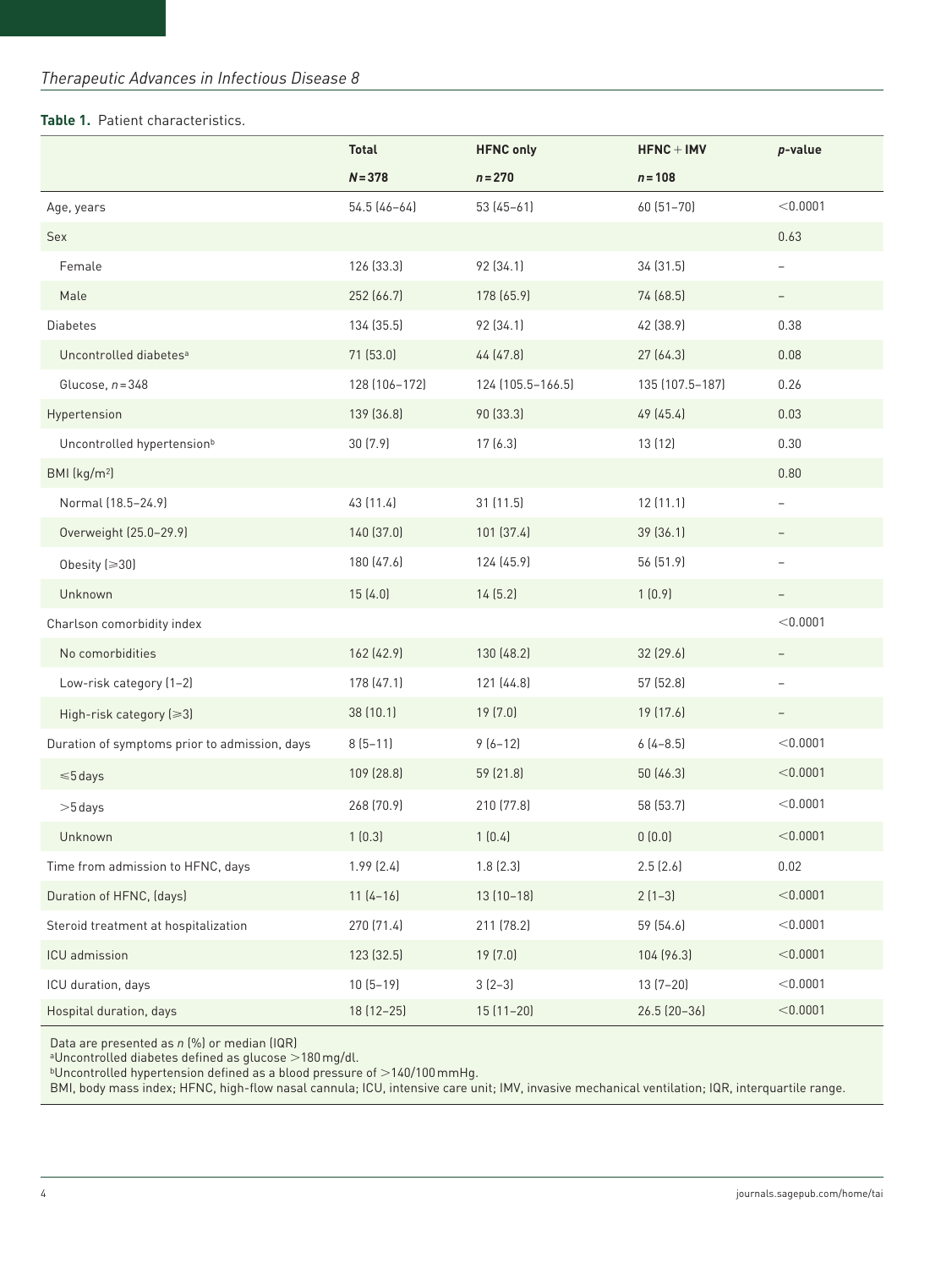

**Figure 2.** Flow chart of outcomes of patients treated with HFNC. HFNC success was defined as the non-progression from HFNC to IMV. HFNC, high-flow nasal cannula; IMV, invasive mechanical ventilation.



**Figure 3.** Proportion of patients with HFNC success and failure over time.  $p$ -value < 0.0001. HFNC, high-flow nasal cannula; IMV, invasive mechanical ventilation; IQR, interquartile range.

who required IMV, 61.1% (*n*=66; 95% CI 51.5– 69.9) were successfully extubated. Of those 66 patients who required IMV and who were successfully extubated, 64 patients (97.0%) were discharged, and one patient (1.5%) died. In addition, the proportion of patients with HFNC success increased over time from when HFNC treatment was started (Figure 3). The median (IQR) number of days of HFNC administration was 13 (10–18) days in patients who had success compared with  $2(1-3)$  days in patients who then also required IMV.

When comparing patients who required IMV and those who did not require IMV, age and the presence of hypertension were significantly different ( $p < 0.0001$  and  $p = 0.03$ , respectively). The Charlson comorbidity index categories also differed significantly between these two groups  $(p<0.0001)$  (Table 1). Patients who only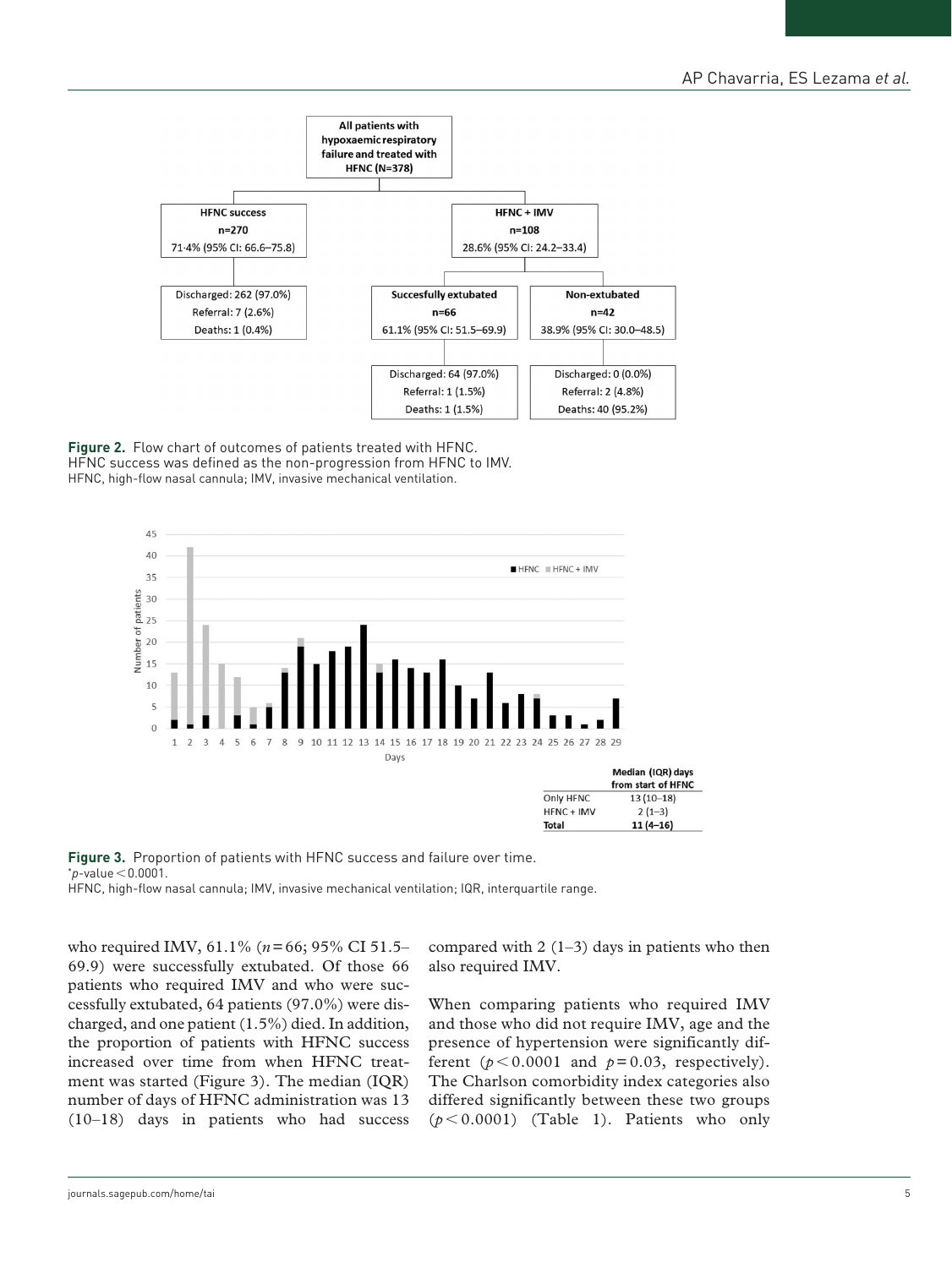|                                       | <b>Total</b>          | <b>Only HFNC</b>    | $HFNC + IMV$          | p-value  |  |  |
|---------------------------------------|-----------------------|---------------------|-----------------------|----------|--|--|
|                                       | $N = 378$             | $n = 270$           | $n = 108$             |          |  |  |
| Creatinine (mg/dl), $n = 353$         |                       |                     |                       |          |  |  |
| At admission                          | $0.9(0.7-1.0)$        | $0.8$ $(0.7 - 1.0)$ | $0.9(0.8-1.2)$        | 0.002    |  |  |
| At HFNC start                         | $0.8$ $(0.7 - 1.0)$   | $0.8$ $(0.7 - 1.0)$ | $0.8$ $(0.6 - 1.2)$   | 0.85     |  |  |
| $FiO2$ (mmHg), $n = 348$              |                       |                     |                       |          |  |  |
| At admission                          | $35(24 - 56)$         | $35(24-53)$         | $32(24-60)$           | 0.82     |  |  |
| At HFNC start                         | 45 (32 - 75)          | $40(30-60)$         | $63[34-94]$           | < 0.0001 |  |  |
| Lymphocyte $\left[\% \right]$ n = 362 |                       |                     |                       |          |  |  |
| At admission                          | $11.7$ $(6.9 - 18.6)$ | $12.4$ $(7.7-18.6)$ | $10.6$ $(6.3 - 17.4)$ | 0.06     |  |  |
| At HFNC start                         | $11.5$ $(7.4 - 19.1)$ | $12.5 [8.0 - 20.7]$ | $8.8$ (5.5-16.1)      | < 0.0001 |  |  |
| D-dimer (ng/ml), $n = 357$            |                       |                     |                       |          |  |  |
| At admission                          | 550 (380-890)         | 555 (390-940)       | 550 (360-790)         | 0.32     |  |  |
| At HFNC start                         | 580 (370-970)         | 540 (350-860)       | 735 (490-1145)        | < 0.0001 |  |  |
| Ferritin ( $\mu$ g/l), n = 279        |                       |                     |                       |          |  |  |
| At admission                          | 466.6 (227.3-836.8)   | 466.6 (229.2-770.6) | 467.8 (219.8-961.7)   | 0.69     |  |  |
| At HFNC start                         | 457.4 (249.9-780.7)   | 438.4 (230.5-714.1) | 556.4 (305.2-971.7)   | 0.03     |  |  |

**Table 2.** Laboratory results at admission and when HFNC was started.

Data are presented as median (interquartile range).

FiO<sub>2</sub>, fraction of inspired oxygen; HFNC, high-flow nasal cannula; IMV, invasive mechanical ventilation.

received HNFC were treated for a significantly longer period of time *versus* those who eventually required IMV (13 *versus* 2 days, respectively;  $p < 0.0001$ ). Patients with HFNC success rarely required admission to the ICU and had shorter lengths of hospital stay [19/270 (7.0%) and 15.0 days, respectively] than those who required IMV [104/108 (96.3%) and 26.5 days, respectively].

Laboratory results at admission and when HFNC was commenced are summarized in Table 2 and Supplemental Table 2 online. Patients who required IMV had less favorable laboratory parameters *versus* those who did not require IMV. It should be noted that there were significant differences at admission and when commencing HFNC in absolute lymphocyte counts  $(p<0.01$ and  $p < 0.0001$ , respectively). Although markers of inflammation (median D-dimer and ferritin levels) were not significantly different between

patients who only required HFNC and those who also required IMV at admission  $(p=0.32$  and  $p=0.69$ , respectively), they were significantly different when commencing HFNC  $(p < 0.01$  and  $p=0.03$ , respectively).

Rox index values were significantly higher at each time point in patients who did not require IMV *versus* those who required IMV (Figure 4). In patients with HFNC success, Rox index values increased from 5.98 at baseline to 6.41, 6.83, 7.02, 7.37, 7.87, and 8.20 after 1, 2, 4, 6, 12, and 16hours, respectively. In contrast, in patients with HFNC failure, Rox index values remained low from 5.40 at baseline to 5.70, 5.88, 5.76, 5.93, 5.74, and 5.62 after 1, 2, 4, 6, 12, and 16hours, respectively. When comparing the Rox index values between 2hours and 16hours, the difference was significant in the HFNC only group, but not in the HFNC and IMV group  $(p<0.0001$  and  $p=0.91$ , respectively).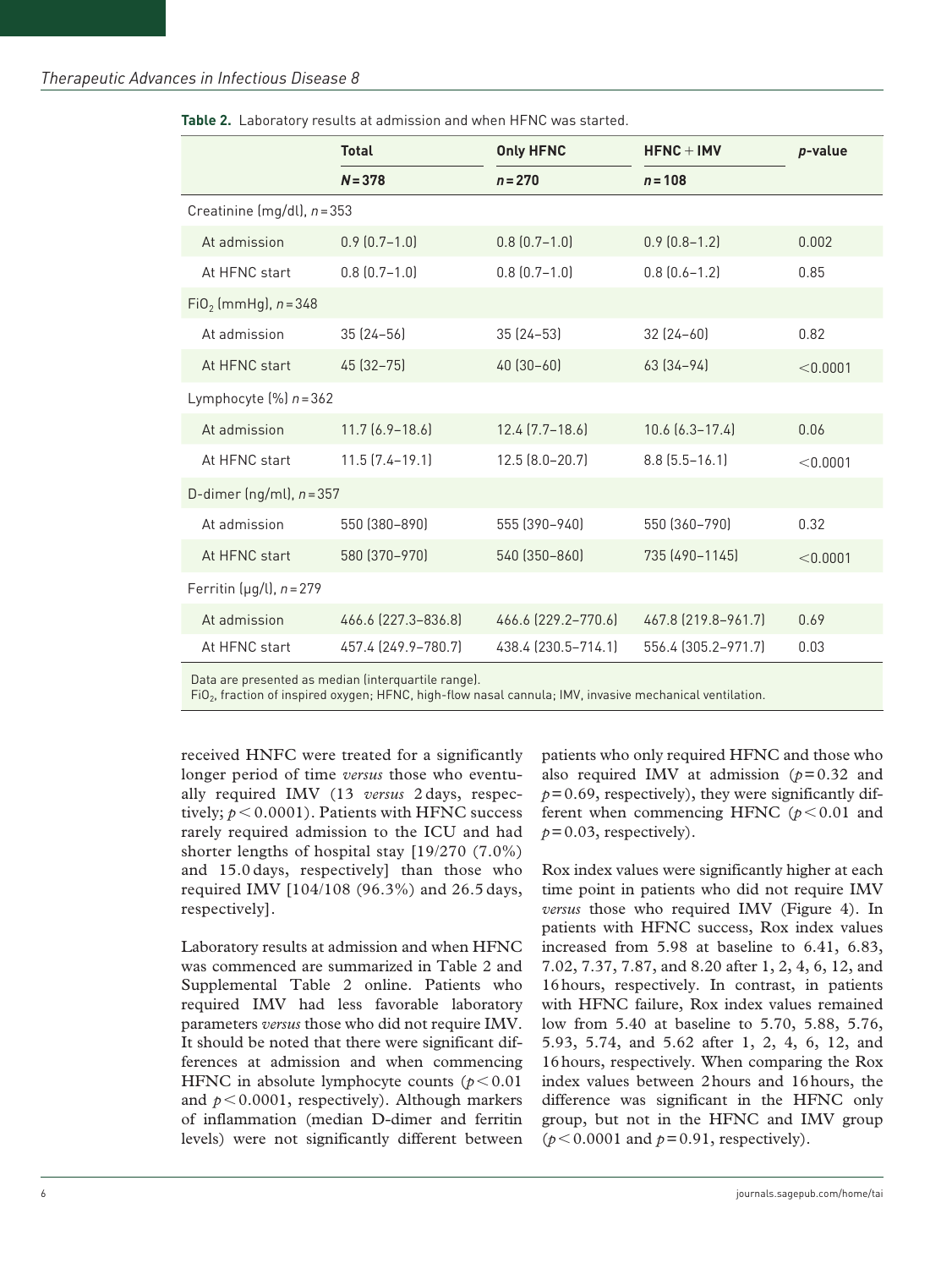



**Figure 4.** Rox index in patients with HFNC success and failure.

Rox index values at different time points in patients who did not require IMV (success of HFNC; black dots) *versus* those who required IMV (failure of HFNC; grey dots) among patients with hypoxemic respiratory failure who underwent treatment with HFNC. HFNC, high-flow nasal cannula; IMV, invasive mechanical ventilation.

The changes in arterial blood gas parameters from 2hours after HFNC to 16hours after HFNC are summarized in Supplemental Table 3 online. In patients with HFNC success, the median (IQR) ratio of SpO<sub>2</sub> over FiO<sub>2</sub> (SPFI) increased from 135.7 (115.3, 160.0) after 2hours to 158.4 (127.2, 192.2) after 16hours of HFNC. In patients with HFNC failure, the median (IQR) SPFI ratio decreased from 115.0 (98.0, 140.0) after 2hours to 110.4 (96.5, 134.9) after 16hours of HFNC. When comparing SPFI ratios between 2hours and 16hours, the difference was only significant in the HFNC only group and not in the HFNC and IMV group ( $p < 0.0001$  and  $p = 0.34$ , respectively).

Finally, we show that the CALL score at admission (adjusted HR 1.27; 95% CI 1.09–1.47;  $p < 0.01$ ), Rox index at 1 hour (adjusted HR 0.82; 95% CI 0.70–0.96; *p*=0.02), and absence of treatment with steroids (adjusted HR 0.34; 95% CI 0.19–0.62;  $p < 0.0001$ ) were all significant predictors of HFNC failure (Table 3).

## **Discussion**

The present study is one of the largest observational prospective studies to evaluate the efficacy of HFNC use in patients with severe SARS-CoV-2 pneumonia. Our results showed that the HFNC success rate of 71.4% significantly prevented escalation to IMV in patients with hypoxemic respiratory failure due to COVID-19. This finding is important, because if HFNC was not available at our temporary COVID-19 hospital, the majority of these patients would have required IMV, which is supported in the literature across several studies.<sup>13-17</sup>

CALL score at admission predicted a linear increase in the risk of IMV, with an HR of 1.27 for every point increase. The Rox index at 1hour after starting HFNC predicted an 18% decrease in the risk of IMV for every point increase; in contrast, steroid treatment predicted a 66% decrease in the risk of IMV compared with the absence of steroid treatment.

In a multicenter prospective observational study of 293 consecutive patients with severe COVID-19-related hypoxemic respiratory failure in South Africa, the HFNC success rate (defined as the proportion of patients successfully weaned from HFNC) was 47% (137/293 patients), which is substantially lower than the 71.4% we report in the present study.13 It was also reported that the median duration of HFNC was significantly higher in those with HFNC success *versus* those with HFNC failure  $(p < 0.001)$ . In a study of 28 consecutive patients with hypoxemic acute respiratory failure due to SARS-CoV-2 infection in Italy, the HFNC success rate (defined as a reversal of hypoxemia or  $SpO<sub>2</sub> \ge 92\%$ , was 67.8%  $(19/28 \text{ patients})$ .<sup>4</sup> However, it was reported that only 17.8% of patients subsequently required IMV (*versus* 28.6% in the present study), although the small number of patients  $(n=28)$  in that study is likely to be a confounding factor. In a larger multicenter, retrospective cohort study conducted in Wuhan, HFNC failure (defined as upgrading respiratory support to positive pressure ventilation or death) was reported in 46.5% of patients. Among these patients, 13 (30.2%) subsequently required IMV, with failure of HFNC associated with a higher mortality rate.18 Finally, in a small study of eight patients with severe and critical COVID-19 in China, it was reported that after 2hours of HFNC use, the Rox index was  $\geq 4.88$  in 100% of patients and this remained above this cut-off for 12hours.19 It was concluded that even in severe and critical patients who were experiencing hypoxemic respiratory failure, HFNC was successful. In a previous retrospective analysis of patients with moderate-to-severe hypoxemia due to highly suspected or proven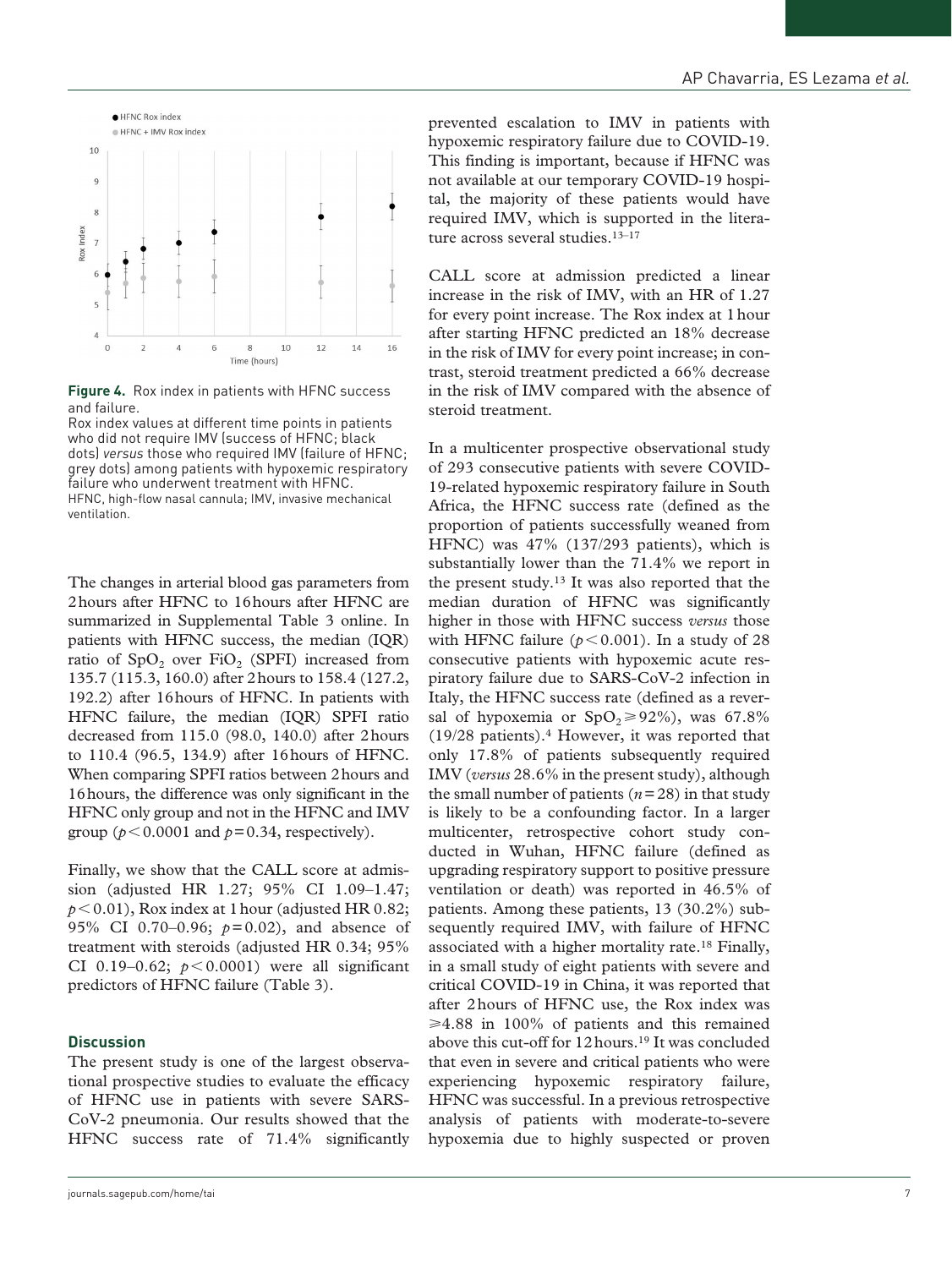| <b>Variable</b>                               | Adjusted HR (95% CI)    | p-value  |
|-----------------------------------------------|-------------------------|----------|
| Age (per year increase)                       | $1.003$ $(0.99 - 1.01)$ | 0.53     |
| Male versus female                            | $0.73$ $(0.41 - 1.32)$  | 0.28     |
| CALL score (per 1-point increase)             | $1.27$ $(1.09 - 1.47)$  | < 0.01   |
| No diabetes (versus uncontrolled)             | $0.81$ $(0.43 - 1.51)$  | 0.50     |
| Diabetes (versus uncontrolled)                | $0.46$ $(0.16 - 1.29)$  | 0.14     |
| Hypertension (versus no hypertension)         | $1.08$ $(0.47 - 2.50)$  | 0.85     |
| Overweight (versus normal weight)             | 1.05 (0.38-2.93)        | 0.92     |
| Obesity (versus normal weight)                | $1.49$ $(0.55 - 4.01)$  | 0.43     |
| Rox index 1 hour (per 1-point increase)       | $0.82$ $(0.70 - 0.96)$  | 0.02     |
| Treatment with steroids (versus no treatment) | $0.34$ $(0.19 - 0.62)$  | < 0.0001 |
| Absolute lymphocytes (per unit increase)      | $0.99$ $(0.99 - 1.00)$  | 0.24     |
| D-dimer 550-1000 (versus normal levels)       | $1.23$ $[0.66 - 2.27]$  | 0.51     |
| D-dimer > 1000-1500 (versus normal levels)    | $1.52$ $(0.61 - 3.76)$  | 0.37     |
| D-dimer > 1500 (versus normal levels)         | $0.31$ $(0.09 - 1.09)$  | 0.07     |
| PAFI (per unit increase)                      | $0.99$ $(0.99 - 1.00)$  | 0.94     |
| Lactate-mmol/l (per unit increase)            | $1.25$ $(0.80 - 1.97)$  | 0.33     |
| $PaCO2$ (per unit increase)                   | $1.04$ $(0.98 - 1.11)$  | 0.18     |

**Table 3.** Predictors of HFNC failure (*n*=238) (adjusted Cox regression model).

CALL, comorbidity–age–lymphocyte–and LDH; CI, confidence interval; HFNC, high-flow nasal cannula; HR, hazard ratio; PAFI, ratio of PaO<sub>2</sub> over FiO<sub>2</sub>

COVID-19 infection who were treated with HFNC, 67 of 104 patients (64.4%) did not require IMV,<sup>20</sup> which is similar to the HFNC success rate (71.4%) in the present study. Overall, the present study findings are consistent with those reported in these previous studies in terms of HFNC success.4,13,18–20 However, direct comparisons cannot be made because of differences in the study design and definitions of HFNC success between the studies.

When investigating factors associated with HFNC failure, the present study found that the CALL score at admission was a significant predictor of HFNC failure. In contrast, the Rox index at 1hour (per 1-point increase) and prior treatment with steroids were significant predictors of HFNC success. Our findings are consistent with those of a previous study, which reported that a Rox index

of 6 after HFNC commencement and the use of steroids were associated with HFNC success.<sup>13</sup> The results of the RECOVERY trial on corticosteroid use in patients hospitalized with COVID-19 showed that early corticosteroid use (within  $\leq$ 7 days of admission) reduced mortality and ICU admissions in these patients; however, no significant difference was shown in IMV rates between early and later corticosteroid use.<sup>21</sup> Similar to the present study, the severity of hypoxemia and lower oxygen saturation at admission were reported to be factors associated with HFNC failure in previous studies.<sup>4,18</sup> Other factors, including C reactive protein level<sup>4</sup> and male sex,  $18$ have also been previously associated with HFNC failure.

There are many potential advantages of HFNC use, including efficacy, less training needed for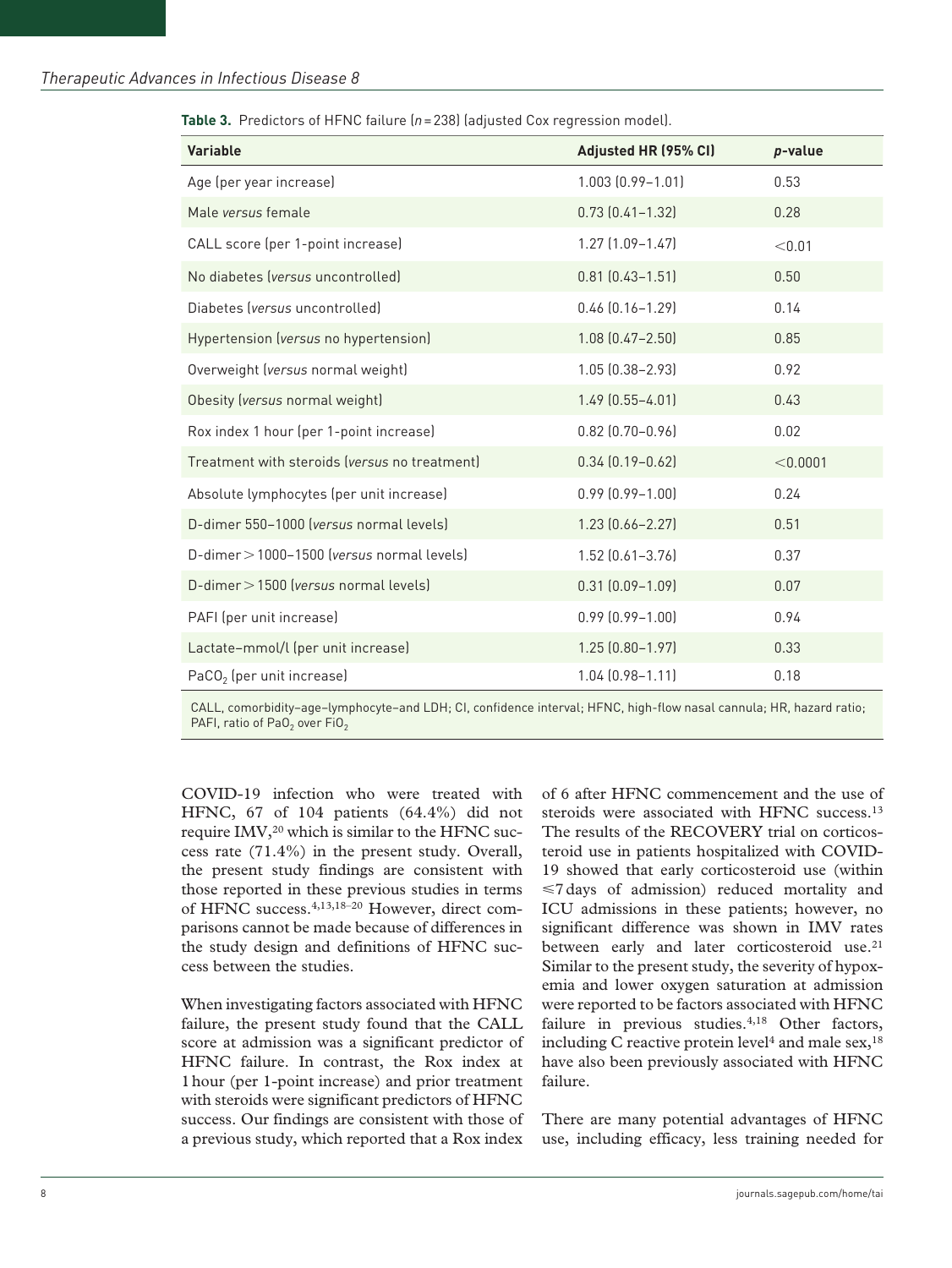health-care personnel, and lower cost compared with IMV. Furthermore, in hospitals with saturated critical care capacities, the early use of HFNC is likely to have a positive effect. In contrast, some of the potential barriers of HFNC use in low resource settings include the fact that the training of health-care personnel is needed, HFNC requires the cooperation of the patient for adequate use, and, as with IMV, there are limitations in the chain of supply.

The present study has some limitations, including those inherent to the observational, single-center study design and the retrospective analysis of patients according to the management/treatment algorithms, which may have introduced bias. In addition, we did not collect data on radiological implications.

## **Conclusions**

In conclusion, the present study showed that 71.4% of patients with SARS-CoV-2 pneumonia and hypoxemic respiratory failure did not require IMV when treated with HFNC; this reinforces the benefits of the timely use of HFNC. HFNC led to improvement in respiratory parameters in many patients with COVID-19 and might reduce the length of stay in the hospital and the ICU. CALL score, the Rox index at 1hour after starting HFNC, and the presence/absence of steroid treatment were identified as predictors of HFNC outcome. These results should be validated in prospectively registered, randomized controlled trials.

## **Authors' contributions**

APC, ESL, MGN, RRVV, HHB, MAA, LERG, RVB, RVAW, BSO, MLRC, and LMC conceived and designed the study. HGR, JLG, LMJ, LAMJ, and RTC conceived and designed the study; drafted the manuscript; acquired, analyzed, and interpreted the data; and revised the manuscript for important intellectual content. All authors read and approved of the final version to be published and agree to be accountable for all aspects of the work.

# **Funding**

The authors disclosed receipt of the following financial support for the research, authorship, and/or publication of this article: This study was funded by the Carlos Slim Foundation. We thank Michelle Belanger, MD and James Graham, PhD

of Edanz Pharma, for providing medical writing support, which was funded by the Carlos Slim Foundation.

#### **Conflict of interest statement**

The Carlos Slim Foundation funded this study. APC, ESL, MGN, RRVV, HHB, LMJ, MAA, LERG, LMC, RVB, RVAW, BSO, and MLRC are full-time employees of the Temporary COVID-19 Hospital. HGR, JLG, LAMJ, and RTC are full-time employees of the Carlos Slim Foundation in Mexico. The authors declare no other conflicts of interest or outside funding from any other organizations.

## **ORCID iDs**



# **Availability of supporting data**

Data will be made available upon reasonable request to the corresponding author.

## **Supplemental material**

Supplemental material for this article is available online.

## **References**

- 1. Cinesi Gómez C, Peñuelas Rodríguez Ó, Luján Torné M*, et al*. Clinical consensus recommendations regarding non-invasive respiratory support in the adult patient with acute respiratory failure secondary to SARS-CoV-2 infection. *Arch Bronconeumol* 2020; 56: 11–18.
- 2. Matthay MA, Aldrich JM and Gotts JE. Treatment for severe acute respiratory distress syndrome from COVID-19. *Lancet Respir Med* 2020; 8: 433–434.
- 3. Ricard JD, Roca O, Lemiale V*, et al*. Use of nasal high flow oxygen during acute respiratory failure. *Intensive Care Med* 2020; 46: 2238–2247.
- 4. Vianello A, Arcaro G, Molena B*, et al*. Highflow nasal cannula oxygen therapy to treat